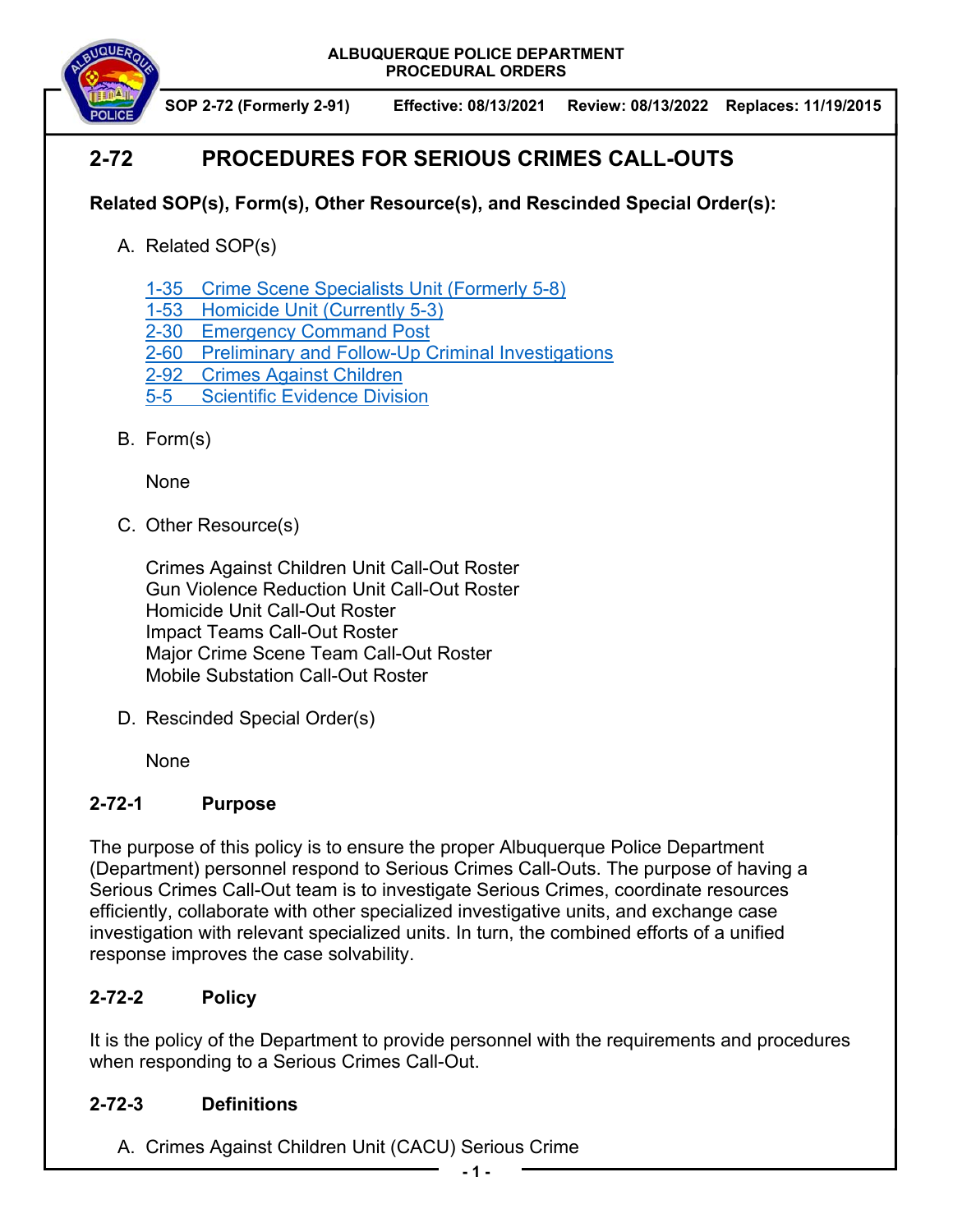#### **ALBUQUERQUE POLICE DEPARTMENT PROCEDURAL ORDERS**



**SOP 2-72 (Formerly 2-91) Effective: 08/13/2021 Review: 08/13/2022 Replaces: 11/19/2015** 

A crime that consists of any Serious Crime that involves the suspicious death of a child or great bodily harm of a child where death is likely, and meets the specific criteria for investigations as outlined in SOP Crimes Against Children.

B. Gun Violence Reduction Unit (GVRU) Serious Crime

A crime that consists of any Serious Crime that involves the use of a firearm, with the exception of any domestic violence-related charge(s).

C. Impact Teams Unit Serious Crime

A crime that consists of any Serious Crime that does not involve the use of a firearm, in addition to any felony domestic violence with or without the use or involvement of a firearm.

D. Life-threatening Injury

Any injury that involves serious physical harm that may result in significant or permanent disfigurement or the loss of a major bodily organ or function, including, but not limited to, the loss of a limb, paralysis, or the loss of eyesight; that may necessitate medical or surgical intervention to prevent permanent impairment; that could potentially cause a significant reduction in the quality of life; or that has the likelihood of causing death.

E. Serious Crime

For the purposes of this policy, any criminal offense resulting in great bodily harm with the potential of death or permanent disfigurement.

F. Serious Crimes Call-Out

A Serious Crimes Call-Out is generated when an individual sustains a life-threatening injury.

#### **2-72-4 Procedures**

**7** 

**N/A** 

- A. Field Services Bureau (FSB) sworn personnel who respond to a Serious Crime shall:
	- 1. Secure the scene;
	- 2. Conduct a preliminary investigation (Refer to SOP Preliminary and Follow-Up Criminal Investigations for sanction classifications and additional duties);
		- 3. After a preliminary investigation is completed, request a Crime Scene Specialist (CSS), and notify their first line supervisor if they suspect their incident involves a Serious Crime; and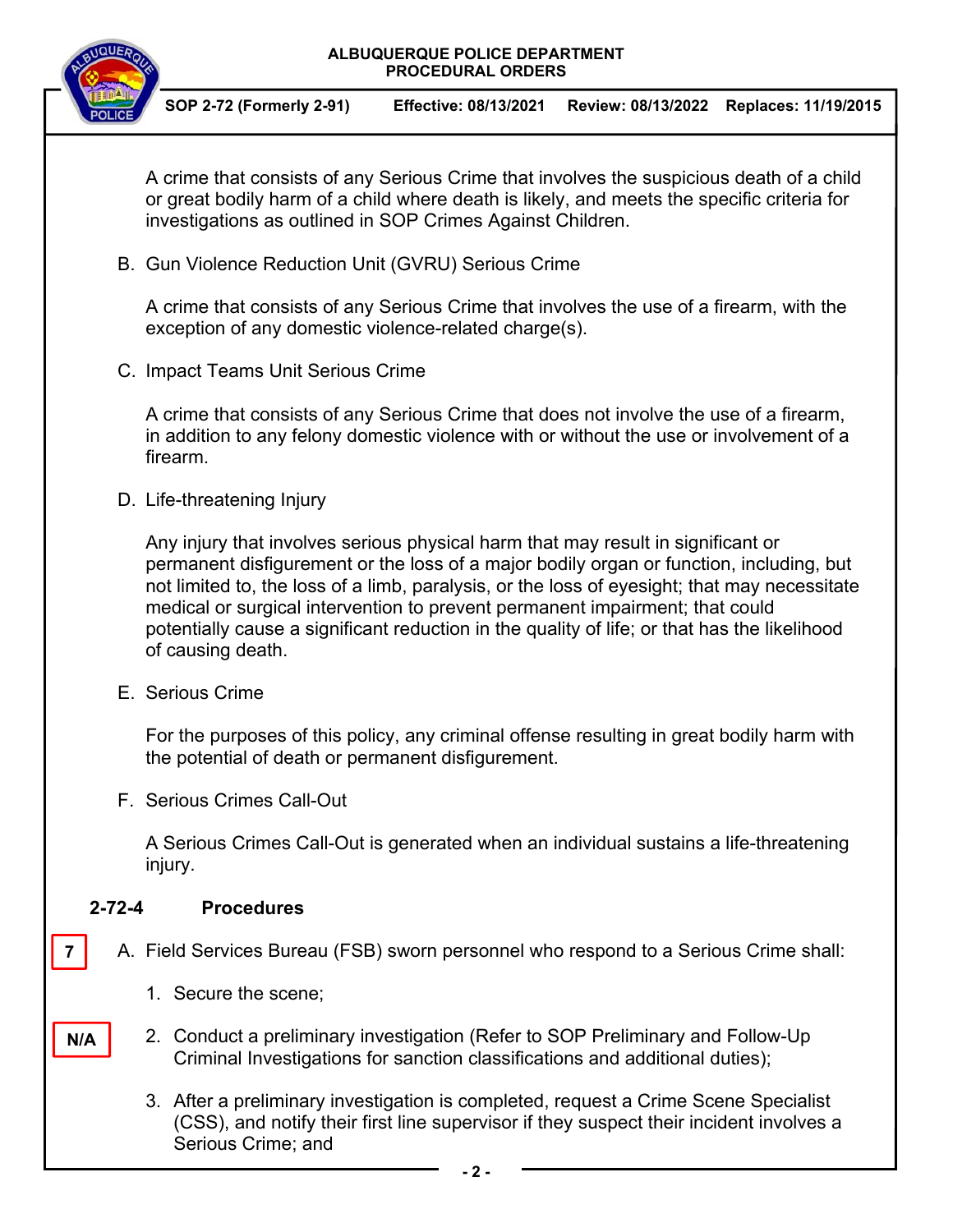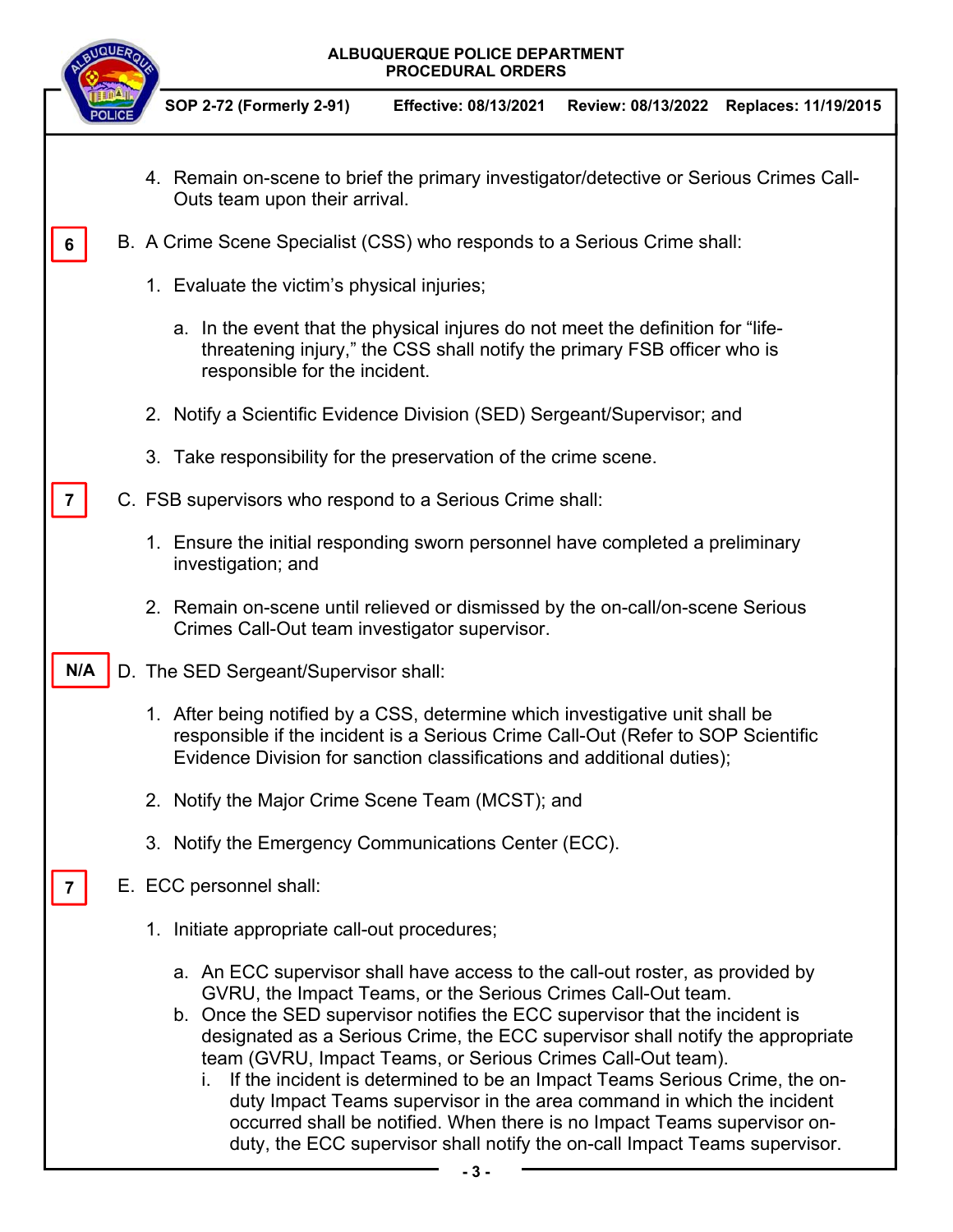